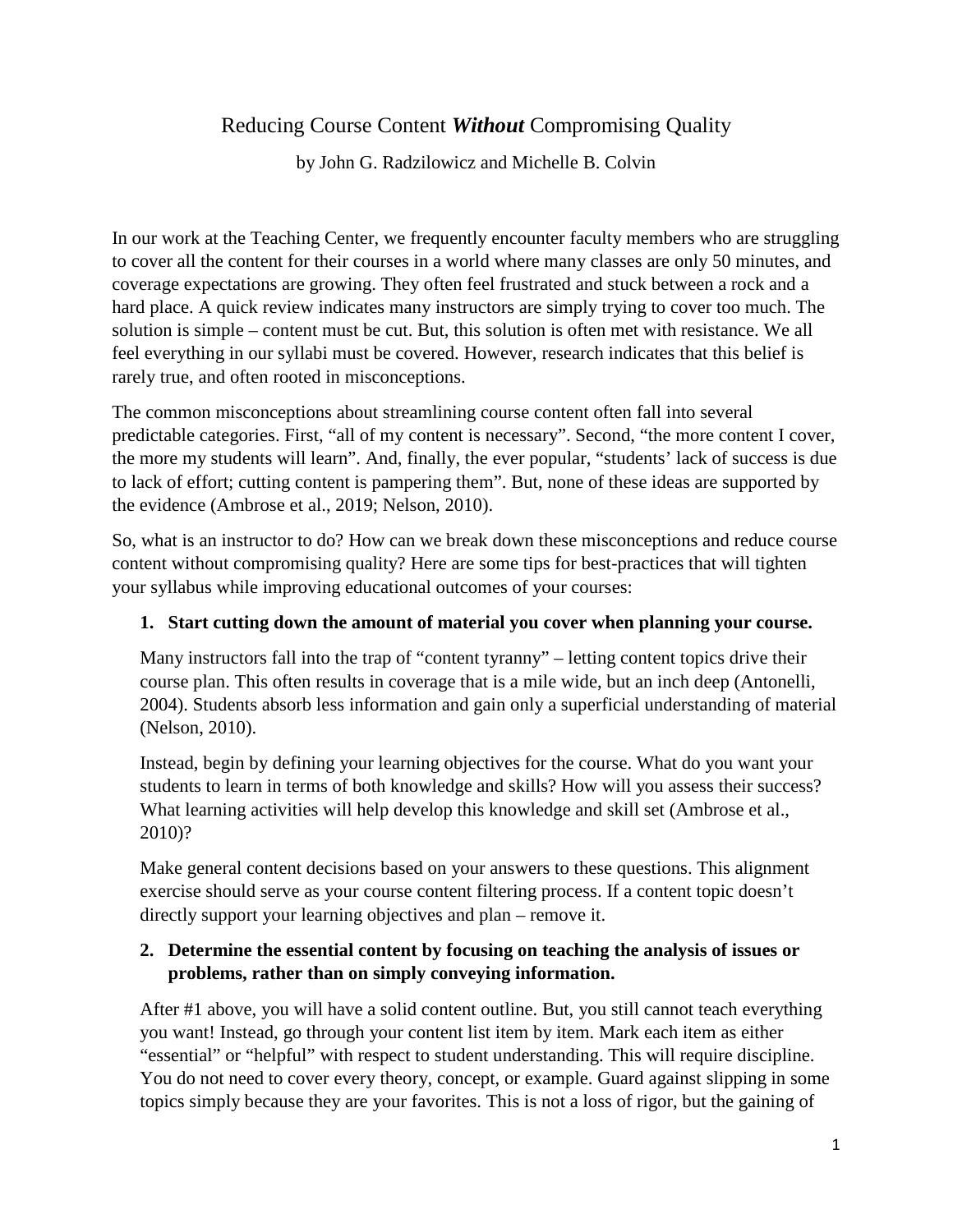focus. The research shows that less truly can be more (Nelson, 2010). Use the following rules as a helpful guide to what is essential:

- Focus on key ideas and general principles or themes.
- Teach process and skills over information.
- Include material not covered elsewhere.
- Make room for clear examples and illustrations.
- Include material of high interest/relevance/value to students.

Then, remove every item marked "helpful" from your list of topics to be covered in class! Some of these items may be appropriate for readings or homework. Others will just have to go. Students can learn facts from their reading. Devote your class time to more in-depth discussion and analysis. Value process skills – like problem solving – over basic information. Stay disciplined and focused on understanding as you edit.

#### 3. **Know your students and adjust your content accordingly.**

One of the first rules of effective communication is to know your audience. This is just as important when teaching a class full of students. Being cognizant of your students' level of familiarity with the course material, as well as their relative intellectual capabilities is key for evaluating course content. In general, for example, first year undergraduates will need to approach content very differently than upper-level students. The more you know about your students' academic backgrounds and abilities, the better able you will be to help them learn what you would like them to learn (Ambrose, et al., 2010).

How can you best know your students? Ask questions and listen to what they say. For example, ask probing questions about the content. How do they handle them? What kinds of questions do they ask you about the material? Even better, consider administering diagnostic tests or informal first-day surveys. These can be done at the start of the course, but also during the semester before beginning new content areas. These types of instruments will allow you to adjust your content as needed.

In addition, consider getting instant feedback on your students' comprehension of a concept by using tools such as Top Hat. A quick anonymous poll can help you to judge whether a concept was understood, or if your teaching approach was effective. This can save you time spent on concepts that are already clear and allows you to spend more time where needed. Keep students engaged by asking 1-3 thoughtful questions. Then ask the class to respond to the collective results. Consider making one of your questions, "What was the most difficult or murkiest point of this topic?".

Take time to evaluate and adjust your plan after EACH class. This will allow you to catch issues and adapt quickly and effectively. This is an important practice whether it is your first time teaching a course, or you are an old pro.